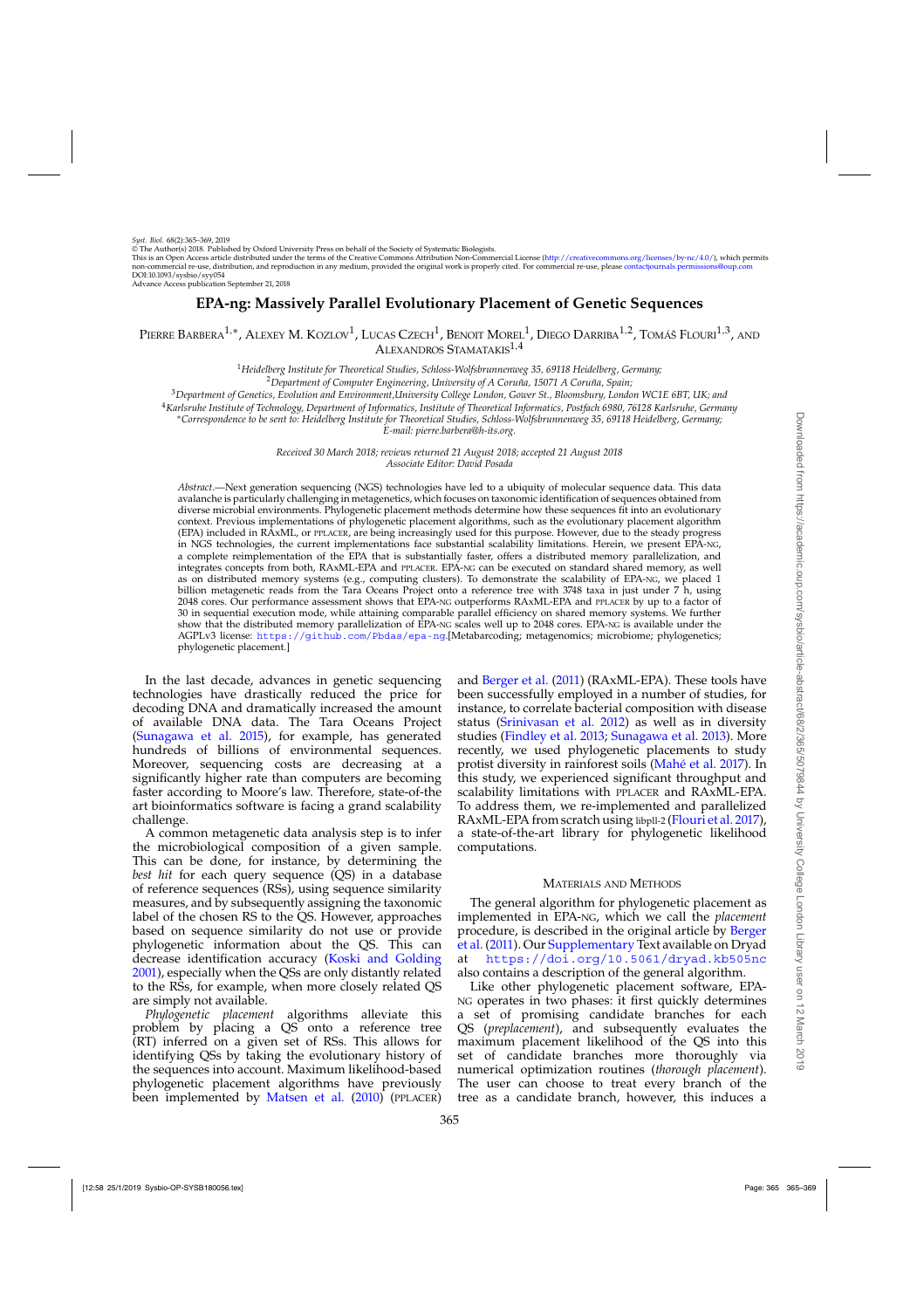significantly higher computational cost. Consequently, by default, EPA-NG dynamically selects a small subset of the available branches via preplacement. Using preplacement heuristics typically reduces the number of thoroughly evaluated branches from thousands (depending on the RT size) to often less than ten (depending on the query and reference data).

EPA-NG also offers a second heuristic called *masking* that is similar to the premasking feature in PPLACER. It effectively strips the input multiple sequence alignments (MSAs) of all sites that are unlikely to contribute substantially to the placement likelihood score. Such sites consist entirely of gaps either in the reference or in the query alignment. Additionally, for each individual QS, only the *core* part of the alignment is used to compute the likelihood of a placement. The core of an aligned QS is the sequence with all leading, and trailing gaps discarded. Note that PPLACER also discards all gap sites within an individual sequence, including gaps in the core. We opted not to implement this, as our experiments showed that computing these per-site likelihoods, rather than omitting the computations, was more efficient in our implementation.

#### *Parallelization*

EPA-NG offers two levels of parallelism: MPI to split the overall work between the available compute nodes, and OpenMP to parallelize computations within the compute nodes. Such *hybrid* parallelization approaches typically reduce MPI related overheads and yield improved data locality [\(Rabenseifner et al. 2009\)](#page-4-0).

In hybrid mode, EPA-NG splits the input QS into parts of equal size, such that each MPI-Rank has an equal number of QS to place on the tree. No synchronization is required to achieve this, as each rank computes which part of the data it should process from its rank number and the overall input size. An illustration of this scheme can be found in the [Supplementary](https://academic.oup.com/sysbio/article-lookup/doi/10.1093/sysbio/syy054#supplementary-data) Text available on Dryad.

For within-node parallelization, we use OpenMP. Here, each thread works on a subset of QS and branches.

## EVALUATION

We used three empirical data sets to evaluate and verify EPA-NG, the *neotrop* data set [\(Mahé et al. 2017](#page-4-0)), the *bv* data set [\(Srinivasan et al. 2012](#page-4-0)), and the *tara* data set [\(Sunagawa et al. 2015](#page-4-0)). We compared EPA-NG against PPLACER and RAxML-EPA under different settings: with/without masking (not implemented in RAxML-EPA), with/without preplacement. Details on the command line parameters for these distinct settings, as well as full descriptions of the data sets, are provided in the [Supplementary](https://academic.oup.com/sysbio/article-lookup/doi/10.1093/sysbio/syy054#supplementary-data) Text available on Dryad. In the [Supplementary](https://academic.oup.com/sysbio/article-lookup/doi/10.1093/sysbio/syy054#supplementary-data) Text available on Dryad, we compare the single-node parallel performance parallel efficiency (PE) of the tested programs and also provide a sequential runtime comparison.

# *Verification*

In [Berger et al.](#page-4-0) [\(2011\)](#page-4-0) and [Matsen et al.](#page-4-0) [\(2010](#page-4-0)), the authors verify the placement accuracy of their algorithms via simulation studies and leave-one-out tests on empirical data. As there already exist two highly similar and well-tested evolutionary placement tools, we compare the results of EPA-NG to the RAxML-EPA and PPLACER results via the phylogenetic Kantorovich– Rubinstein (PKR) metric [\(Evans and Matsen 2012](#page-4-0)) to verify that our implementation works correctly.

The PKR is analogous to the earth-movers distance for calculating the distance between two distributions. The earth-movers distance is the minimum amount of *work* required to transform one distribution into the other, that is, mass transported times the distance over which it needs to be carried.

The result of a QS placement is a set of placement branches on the RT, each with an associated likelihood weight ratio (LWR) [\(Berger et al. 2011\)](#page-4-0). In the PKR method, these LWRs are interpreted as a distribution over the RT. The PKR distance is then simply the minimum amount of work required to transform one placement distributioninto the other bymoving the LWR mass along the branches of the RT.

We computed the pairwise median PKR-distance between the three programs PPLACER, RAxML-EPA, and EPA-NG, for three distinct data sets in two different modes. Both, the *bv* and *tara* data sets were used as described in the [Supplementary](https://academic.oup.com/sysbio/article-lookup/doi/10.1093/sysbio/syy054#supplementary-data) Text available on Dryad, with 15,060 and 10,000 QS, respectively. For the *neotrop* data set, we sub-sampled 10,000 QS to roughly match the other two data set sizes. Sub-sampling allowed us to directly compare the runtimes of the different modes, as the non-heuristic settings can increase the runtime by up to three orders of magnitude.

Two different modes were tested: the *thorough* setting with all heuristics disabled and the *preplacement* setting with heuristics enabled, but *premasking* disabled for better comparability with RAxML-EPA which does not implement *premasking*.

The results are shown in Table [1.](#page-2-0) They include a measure denoted by  $\Delta$  that summarizes the PKR-values for a given data set and mode.  $\Delta$  is the ratio by which the distance between RAxML-EPA and PPLACER is greater than the average distance between EPA-NG to either of them. In other words,  $\Delta$  quantifies the proximity of our results to those of RAxML-EPA and PPLACER. We observe an average  $\Delta$ -value of 1.7 for the preplacement mode, and of 1.77 for the thorough mode. This means, that under comparable settings, EPA-NG produces results that are on average 70–77% closer to RAxML-EPA and PPLACER, than RAxML-EPA and PPLACER are to each other. Overall, the absolute PKR values are very small. Thus, we are confident that our implementation is correct and yields qualitatively and quantitatively highly similar results to existing placement tools.

#### *Sequential Performance*

We assessed the speed of EPA-NG, RAxML-EPA, and PPLACER, under a combination of settings including or excluding preplacement and premasking heuristics.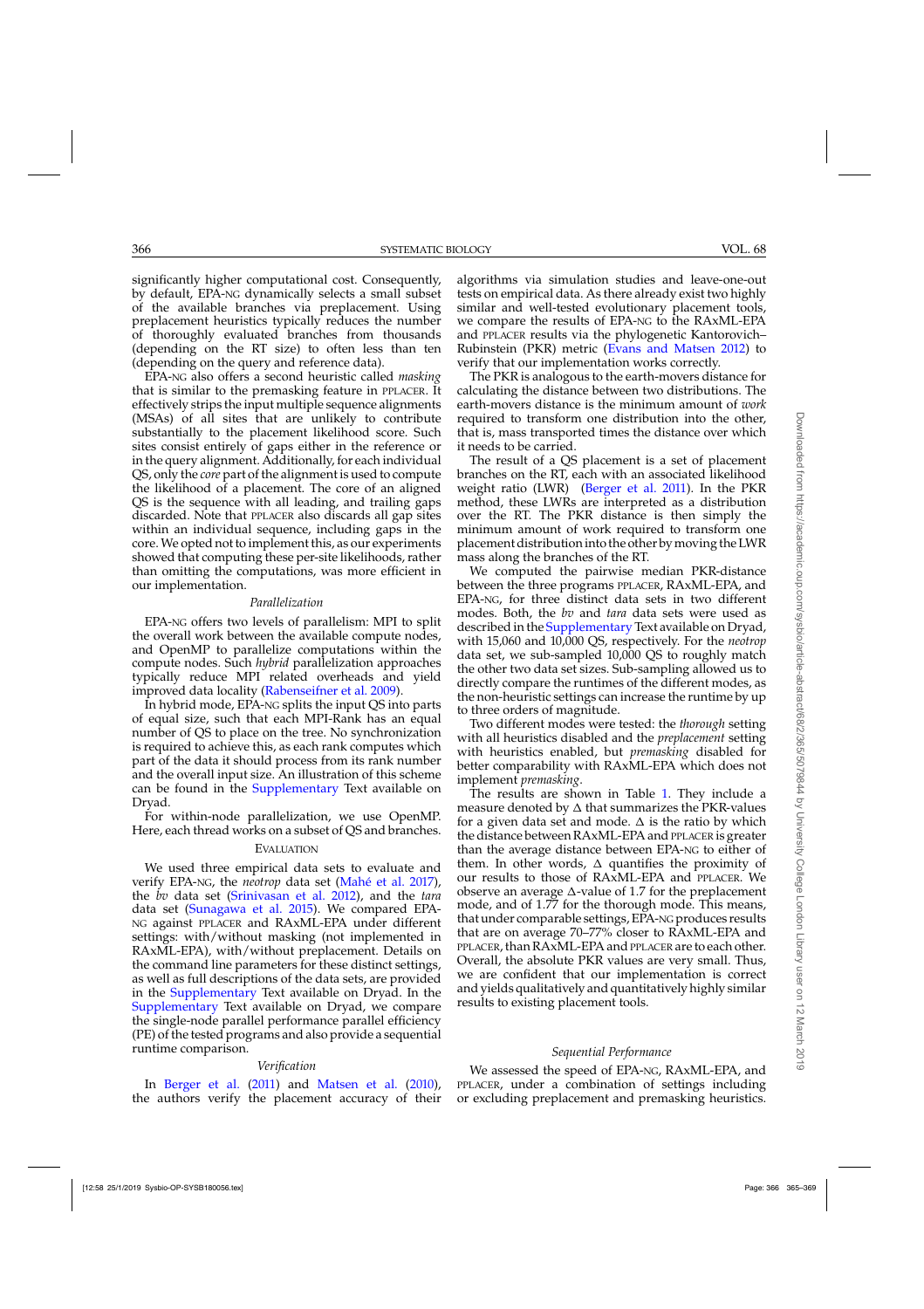| Mode         | Data    | EPA-ng to RAxML | EPA-ng to pplacer | RAxML to pplacer | Δ    |
|--------------|---------|-----------------|-------------------|------------------|------|
| preplacement | neotrop | 0.162           | 0.045             | 0.115            | 1.11 |
|              | bv      | 0.009           | < 0.001           | 0.010            | 2.11 |
|              | tara    | 0.064           | 0.013             | 0.072            | 1.87 |
| thorough     | neotrop | 0.113           | 0.024             | 0.108            | 1.57 |
|              | bv      | 0.010           | 0.002             | 0.011            | 1.83 |
|              | tara    | 0.060           | 0.013             | 0.070            | 1.92 |

<span id="page-2-0"></span>TABLE 1. Median PKR-distances between placement implementations.

The ratio by which the distance between the two older implementations RAxML-EPA and PPLACER is greater than the average distance between either of them to EPA-NG is denoted by  $\Delta.$ 

When placing 50,000 sequences from the neotrop data set, we observe a  $\approx$  30-fold performance improvement for EPA-NG over PPLACER when both heuristics are enabled. This corresponds to an absolute sequential runtime of 207s for EPA-NG compared with 5775s for PPLACER. Note that aligning the queries to the reference MSA for this data set required ≈[30,000s using PaPaRa \(](#page-4-0)Berger and Stamatakis [2011\)](#page-4-0) in sequential mode. This shows that QS alignment currently constitutes the major performance bottleneck in placement analyses. More details are available in the [Supplementary](https://academic.oup.com/sysbio/article-lookup/doi/10.1093/sysbio/syy054#supplementary-data) Text available on Dryad.

## *Parallel Performance*

We tested the scalability of EPA-NG under three configurations. First, with preplacement and masking heuristics disabled (*thorough* test). Secondly, with only the preplacement heuristic enabled. Lastly, we tested masking in conjunction with preplacement. This corresponds to the default settings (*default* test).

As runs under these configurations exhibit large absolute runtime differences, we used three distinct input sizes (number of QS) for each of them. The smallest input size for each configuration was selected, such that a respective sequential run terminates within 24 h. We chose subsequent sizes to be 10 and 100 times, larger, representing medium and large input sizes for each configuration. All scalability tests were based on a set of one million (1M) aligned QSs from the *neotrop* data set. To obtain the desired input sizes, we either sub-sampled (10k, 100k) or replicated (10M, 100M, 1B) the original set of 1M sequences. We assess parallel performance via the parallel *efficiency* measure. We compute the efficiency *E*(*N*) as

$$
E(N) = \frac{S(N)}{N} \quad \text{, with} \quad S(N) = \frac{T_1}{T_N} \tag{1}
$$

where *N* is the number of cores used, *S* is the parallel speedup,  $T_N$  is the execution time of the program using *N* cores, and  $T_1$  is the fastest sequential execution time.

As the parallel speedup and the PE are calculated based on the fastest sequential execution time, we performed a separate run using the sequential version of EPA-NG (see Section *Sequential Performance*). For each configuration, we performed a sequential run for the *small* input volume. As the larger input volumes could not be analyzed sequentially within reasonable times, we

multiplied the sequential runtime by 10 and 100, for the medium and large input sizes, respectively.

The results are displayed in Figure [1.](#page-3-0) We observe that the *thorough* test preserves the single-node efficiency (16 cores,  $\approx 80\%$  PE) consistently for all core counts and input data sizes. The *preplace* test behaves similarly, but PE tends to decrease with increasing core count. This is because the response times are becoming so short, that overheads (e.g., MPI initialization and some pre-computations) start dominating the overall runtime according to Amdahl's law. This is most pronounced for the 1M QS / 512 cores data point, where PE noticeably declines. The response time in this case was only 83 s, compared with 30,542 s of the corresponding sequential run.

These effects become even more prominent in the *default* run, which shows a PE of  $\approx 60\%$  on 2048 cores. This is primarily due to the increased processing speed when using masking that accelerates preplacement by an additional factor of  $\approx$  7. As a consequence, operations such as I/O, MPI startup costs, or data pre-processing functions have a more pronounced impact on PE.

#### REAL-WORLD SHOWCASE

We performed two tests to showcase the improved throughput of EPA-NG and to demonstrate how this enables larger analyses in less time.

#### *Placing One Billion Metagenomic Tara Ocean Sequences*

We performed phylogenetic placement of one billion metagenomic fragments (pre-filtered to the 16S rDNA region) against a 3748 taxa RT. Using 2048 cores (128 compute nodes), we were able to complete this analysis in under 7 h.

# *Extrapolating Total Reduction in Analysis Time of the Neotropical Soils Study*

We used a representative sample of the *neotrop* data from [Mahé et al.](#page-4-0) [\(2017](#page-4-0)) to obtain runtimes for both, EPA-NG and RAxML-EPA, using the same settings as in the original study. With this runtime data, we extrapolated the total placement time of the study for both programs. We find that EPA-NG would have required less than half the overall CPU time (RAxML-EPA: 2173 core days, EPA-NG: 864 core days) under the same heuristic settings (no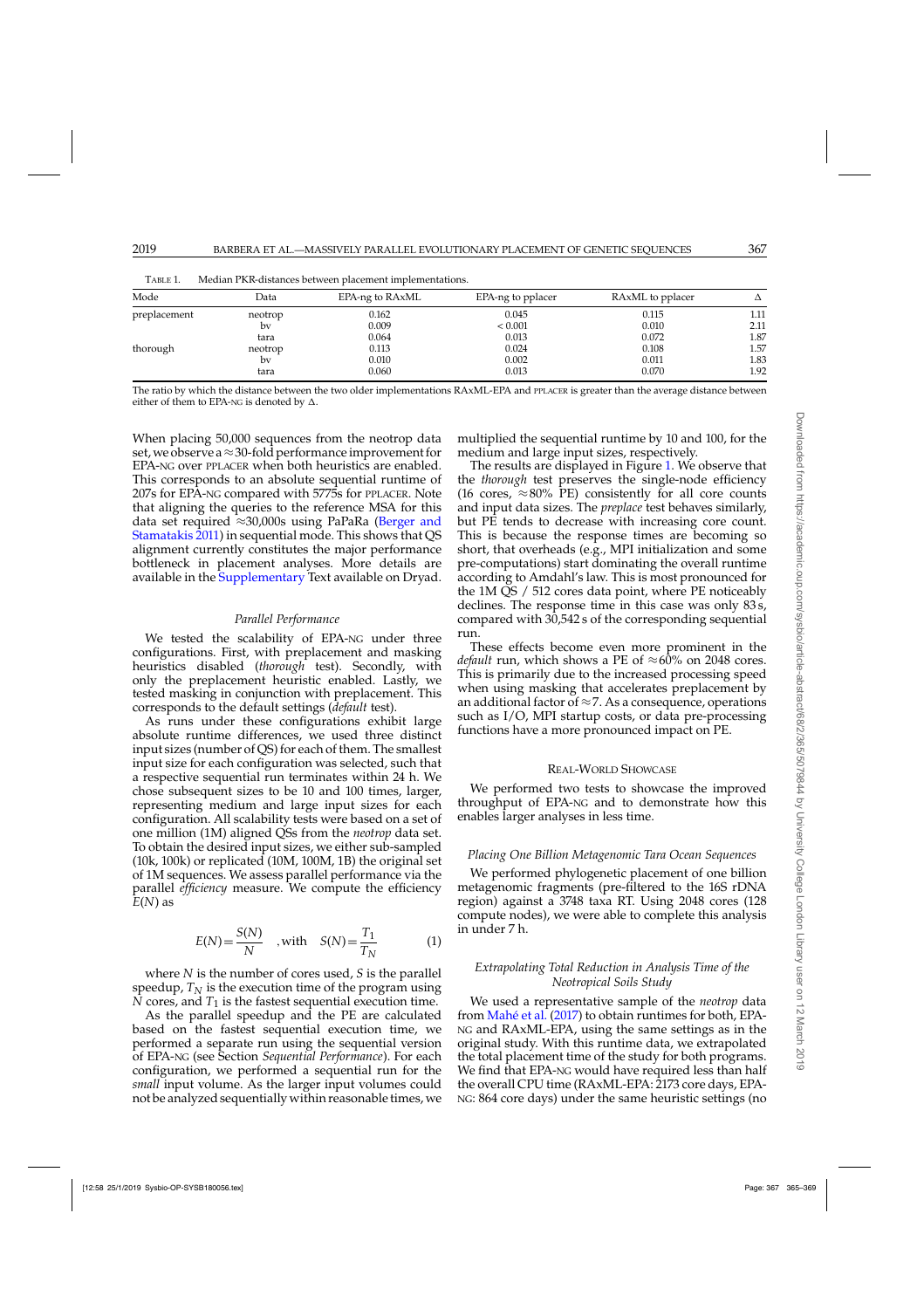<span id="page-3-0"></span>

FIGURE 1. Weak scaling parallel efficiency plot of EPA-NG on a medium-sized cluster. Input files with sizes ranging from ten thousand (10K) to one billion (1B) query sequences. Three different configurations are shown: *thorough*, meaning no preplacement of masking heuristic was employed, *preplace* where only the preplacement heuristic was used, and *default* where both masking and preplacement were employed.

heuristics). Further, using EPA-NG's novel heuristics, the placement could have been completed in  $\approx$  14 core hours (roughly a 3700-fold runtime reduction).

Our distributed parallelization also improves usability. That is, the user does not have to manually split up the query data (i.e., split the data into smaller chunks which can complete within say 24 h on a single node) for circumventing common cluster wall time limitations.

# CONCLUSIONS AND FUTURE WORK

In this work, we presented EPA-NG, a highly scalable tool for phylogenetic placement. We showed that it is up to 30 times faster than PPLACER and RAxML-EPA when executed sequentially, while yielding qualitatively highly similar results. Moreover, EPA-NG is the first phylogenetic placement implementation that can parallelize over multiple compute nodes of a cluster, enabling analysis of extremely large data sets, while achieving high PE and short response times. Our showcase test was executed on 2048 cores, and placed 1 billion metagenomic query sequences (QSs) from the Tara Oceans project, on a RT with 3748 taxa, requiring a total runtime of under 7 h.

We plan to more tightly integrate EPA-NG with upstream and downstream analysis tools, such as programs for aligning the QS against a reference MSA [\(Berger and Stamatakis 2011\)](#page-4-0), respective placement post-analy[sis tools \(Matsen et al. 2010;](#page-4-0) Czech and Stamatakis [2017](#page-4-0)), and methods using the EPA such as SATIVA [\(Kozlov et al. 2016\)](#page-4-0). In addition, we plan to explore novel approaches for handling increasingly large RTs, such as, for instance, trees comprising all known bacteria.

# SUPPLEMENTARY MATERIAL

Data available from the Dryad Digital Repository: [http://dx.doi.org/10.5061/dryad.kb505nc.](http://dx.doi.org/10.5061/dryad.kb505nc)